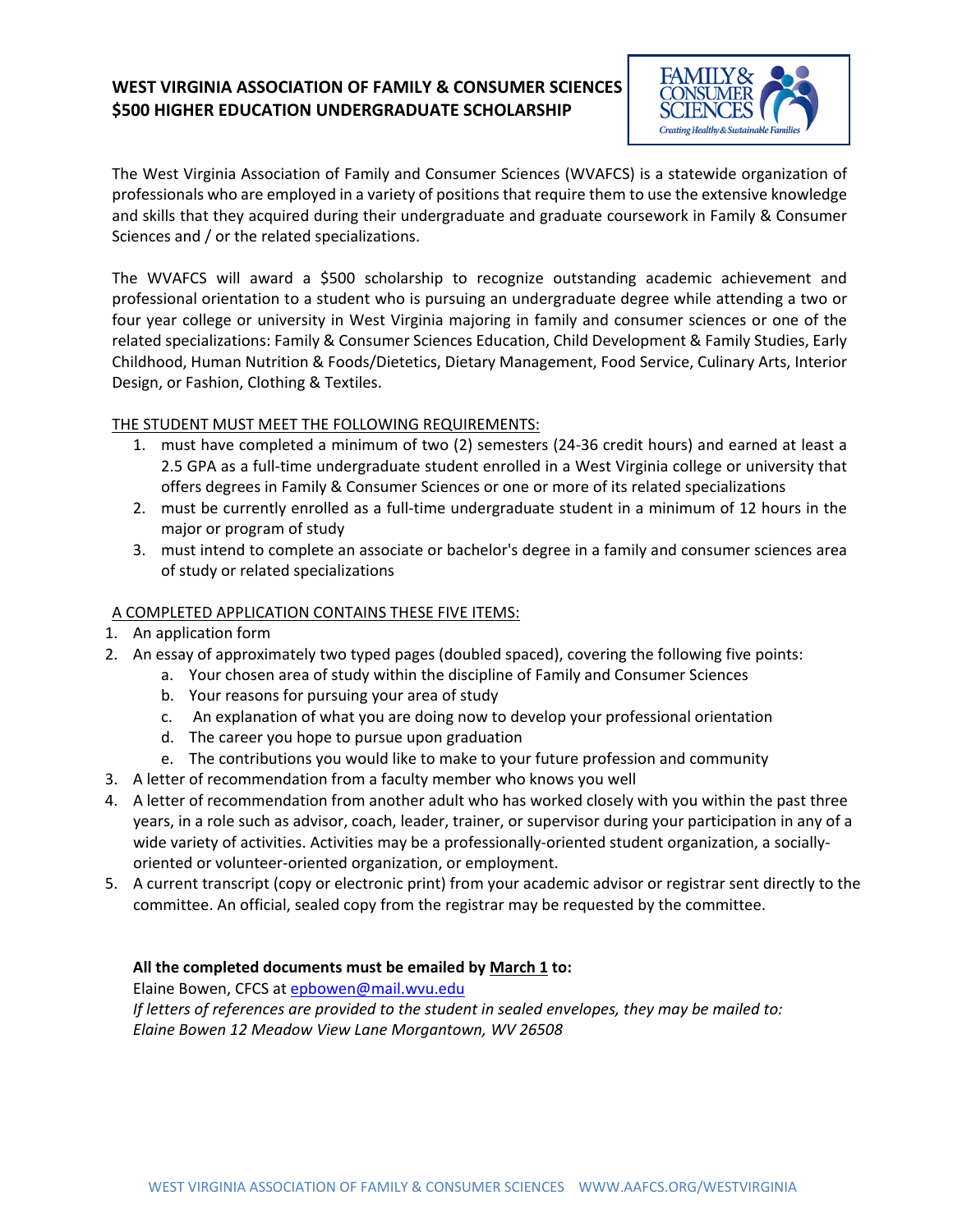#### **SELECTION & AWARD**

The WVAFCS Higher Education Scholarship Committee will review all application materials. The committee will choose one recipient in an associate degree program and one recipient in a bachelor degree program, based on an evaluation of the following:

- o Academic performance: courses taken, credits earned, and overall grade point average
- $\circ$  Academic ability and professional orientation as expressed in the written essay that: adequately addresses each of the five points in the essay; uses correct capitalization, punctuation, and grammar; professes to have a future commitment to the family and consumer sciences professions and/ or its related specializations, Family & Consumer Sciences Education, Child Development & Family Studies, Early Childhood, Human Nutrition & Foods/Dietetics, Dietary Management, Food Service, Culinary Arts, Interior Design, or Fashion, Clothing & Textiles
- $\circ$  Involvement in extracurricular activities that contribute to professional development
- $\circ$  Two personal recommendations, as requested on the preceding page

Recipients will be notified of their selection and invited to attend the West Virginia Association of Family & Consumer Sciences Annual Meeting on **April 18, 2020 at Bridgeport Conference Center**.

The committee will notify the Financial Aid Office at the recipients' college or university and in July, a check made payable jointly to the recipient and their college/university will be sent to the recipient's Financial Aid Office. The total amount of the award will be applied toward the tuition and fees for the fall semester. Upon request, this scholarship may be deferred to the following spring semester. When the recipient returns to campus, they will need to go to the school's Financial Aid or Scholars office to endorse the scholarship check for payment to the institution.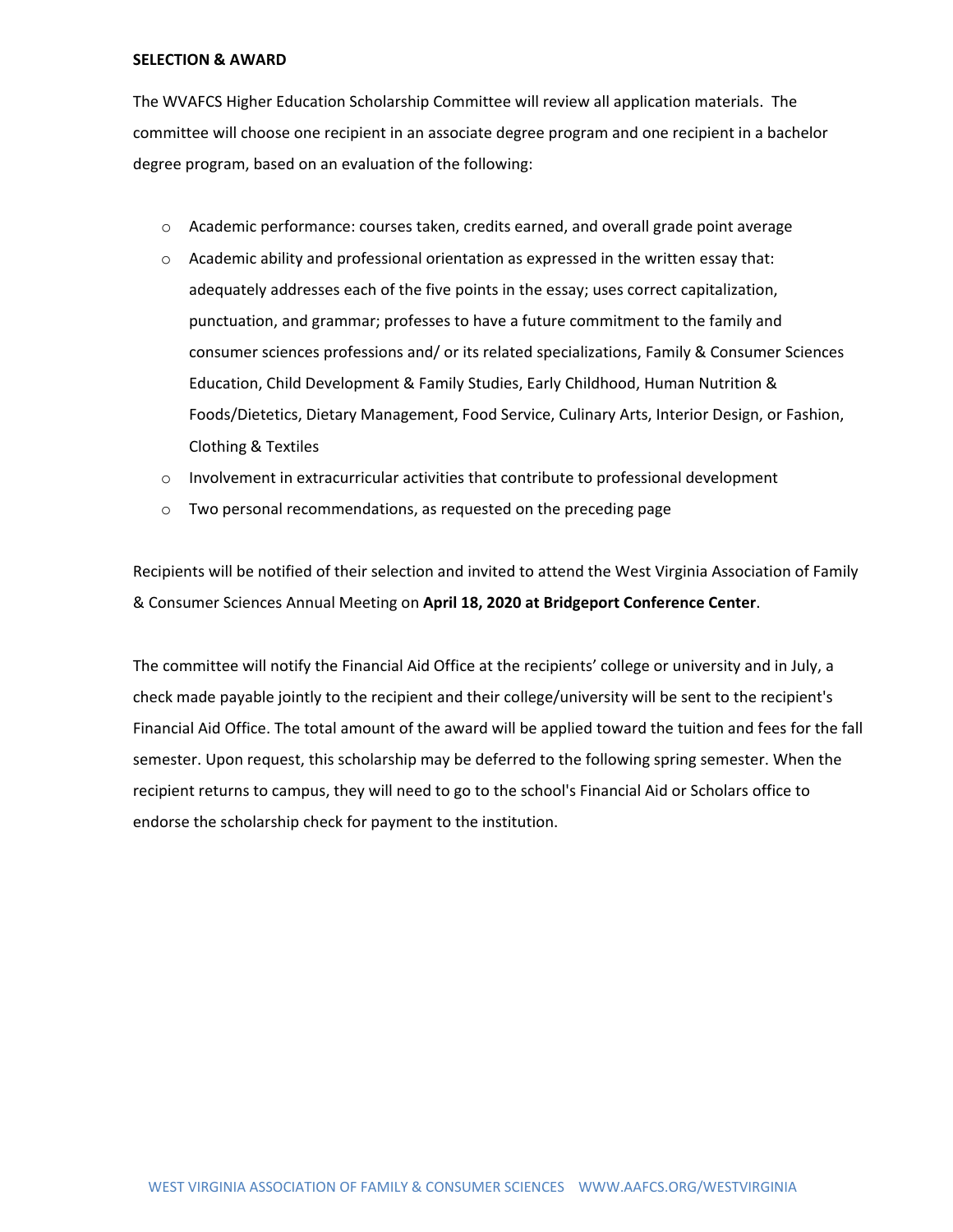West Virginia Association of Family and Consumer Sciences Higher Education Undergraduate Scholarship Application Form



| Application Deadline: March 1 |  |  |  |
|-------------------------------|--|--|--|
|-------------------------------|--|--|--|

| Campus Address in effect from ______________/20 ______ through ______/20______    |                                                                                                                                                                                                                                |
|-----------------------------------------------------------------------------------|--------------------------------------------------------------------------------------------------------------------------------------------------------------------------------------------------------------------------------|
|                                                                                   |                                                                                                                                                                                                                                |
|                                                                                   |                                                                                                                                                                                                                                |
|                                                                                   |                                                                                                                                                                                                                                |
| Please self-report:                                                               | Overall Grade Point Average___________________ Overall Graded Average Hours for the last 2 semesters ______                                                                                                                    |
|                                                                                   | Grade Point Average Last Semester ___________ Grade Point Average Hours Last Semester ______________                                                                                                                           |
| 1.<br>2.<br>3.<br>4.<br>5.<br>6.                                                  | Credit Hours This Semester ______________________ List the titles of the courses that you are taking this semester:                                                                                                            |
|                                                                                   |                                                                                                                                                                                                                                |
|                                                                                   |                                                                                                                                                                                                                                |
| but reserves the right to request an "official" sealed transcript.                | Either an official transcript sent from the campus registrar or an electronic copy from your academic advisor,<br>must be sent to the committee chair. The committee will accept an electronic copy directly from the advisor, |
| (Hours for class rank may vary; check the rank as determined by your institution) | I am currently classified as a Freshman <30hr Sophomore >30hrs Junior >60 Senior >90hrs                                                                                                                                        |
|                                                                                   |                                                                                                                                                                                                                                |
|                                                                                   |                                                                                                                                                                                                                                |
|                                                                                   | If you started college in another program of study at this, or another institution and then transferred into a                                                                                                                 |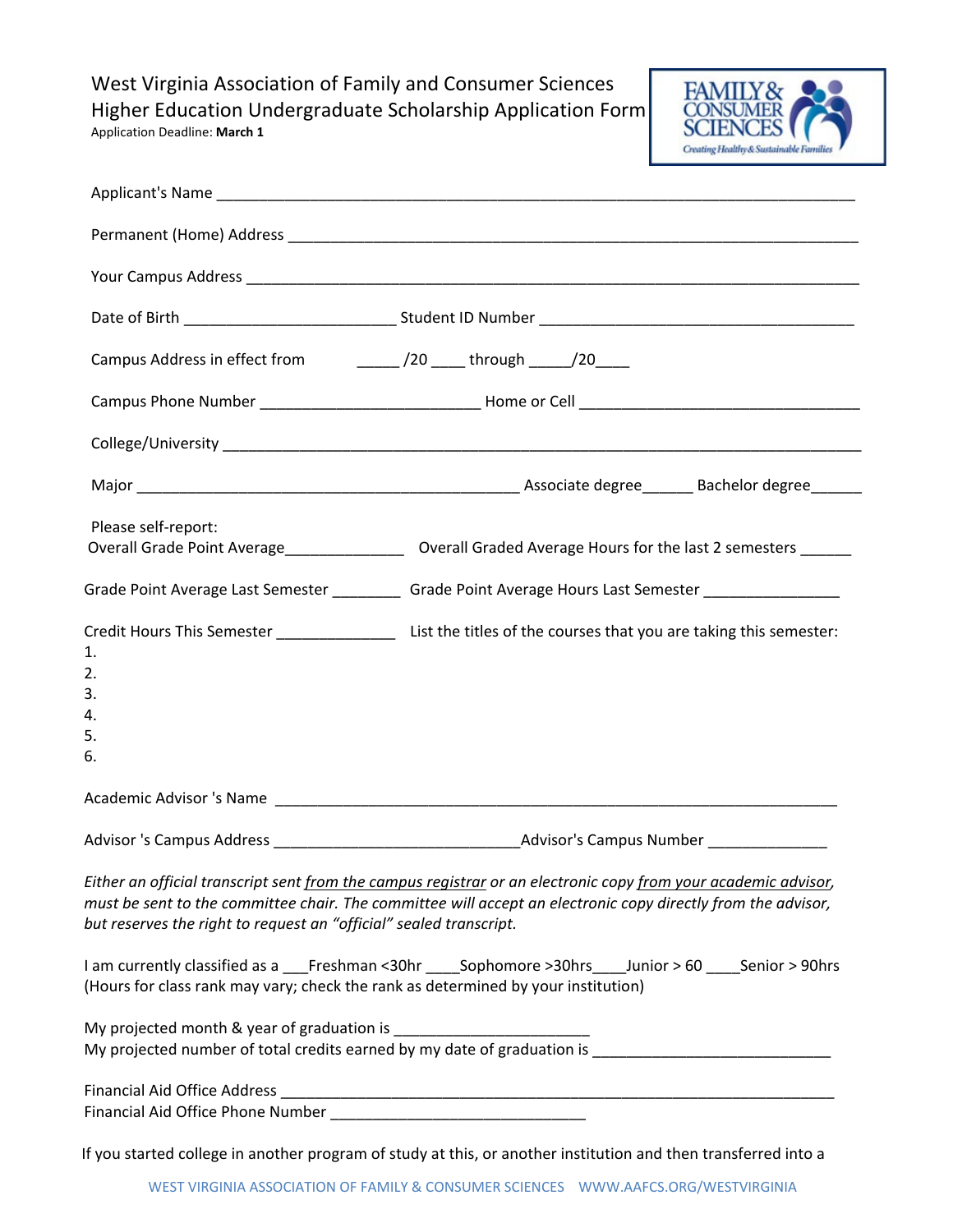|                                   | Do you intend to complete your undergraduate degree program in your chosen area of Family and<br>Consumer Sciences or related program at a college or university in West Virginia? ____ Yes ____ No                                                                                                                                                                                                                                                                                            |       |
|-----------------------------------|------------------------------------------------------------------------------------------------------------------------------------------------------------------------------------------------------------------------------------------------------------------------------------------------------------------------------------------------------------------------------------------------------------------------------------------------------------------------------------------------|-------|
|                                   | Do you expect to go directly from undergraduate school to graduate school?                                                                                                                                                                                                                                                                                                                                                                                                                     |       |
|                                   |                                                                                                                                                                                                                                                                                                                                                                                                                                                                                                |       |
| degree?                           | If not going directly to graduate school, what kind of employment are you hoping to acquire with your                                                                                                                                                                                                                                                                                                                                                                                          |       |
| or employment<br>time commitment. | List your significant participation in college level activities, such as:<br>professionally-oriented student organizations, volunteer work, varsity or extra-curricular/sports activities,<br>Note the name of the activity, your role in the activity, length of involvement, and the current monthly                                                                                                                                                                                         |       |
|                                   |                                                                                                                                                                                                                                                                                                                                                                                                                                                                                                |       |
|                                   | Provide the name, address, and phone number of your two personal references: 1) a faculty member<br>and 2) another adult/professional who are well acquainted with your work and are willing to provide<br>recommendations. Provide each person who is writing a recommendation for you with one of the<br>attached reference forms after you have signed and dated one of the options on the page. Letters of<br>recommendation must be emailed to the committee chair no later than March 1. |       |
| Name                              | Address                                                                                                                                                                                                                                                                                                                                                                                                                                                                                        | Phone |
| 1.                                |                                                                                                                                                                                                                                                                                                                                                                                                                                                                                                |       |

I affirm that all of the information that I am submitting for this application is true and complete to the best of my knowledge.

\_\_\_\_\_\_\_\_\_\_\_\_\_\_\_\_\_\_\_\_\_\_\_\_\_\_\_\_\_\_\_\_\_\_\_\_\_\_\_\_\_\_\_\_\_\_\_\_\_\_\_\_\_\_\_\_\_\_\_\_\_\_\_\_\_\_\_\_\_\_\_\_\_\_\_\_\_\_\_\_\_\_\_\_\_\_

Signature of Applicant Date

**Email by March 1 to: [epbowen@mail.wvu.edu](mailto:epbowen@mail.wvu.edu)**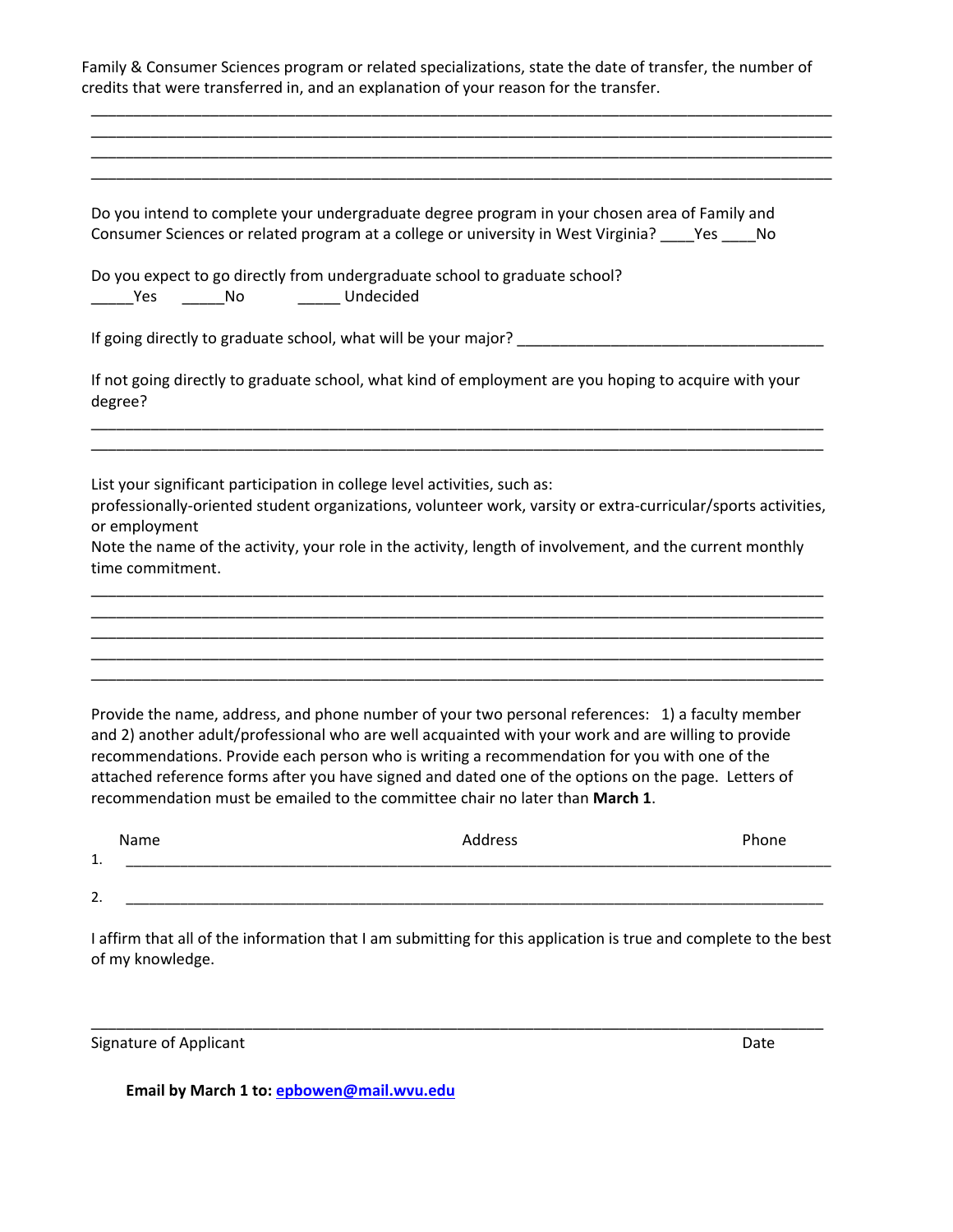# WEST VIRGINIA ASSOCIATION OF FAMILY & CONSUMER SCIENCES \$500 HIGHER EDUCATION UNDERGRADUATE SCHOLARSHIP **PERSONAL REFERENCE #1: FACULTY MEMBER**

TO BE INCLUDED WITH THE WRITTEN RECOMMENDATION

APPLICANT'S NAME \_\_\_\_\_\_\_\_\_\_\_\_\_\_\_\_\_\_\_\_\_\_\_\_\_\_\_\_\_\_\_\_\_\_\_\_\_\_\_\_\_\_\_\_\_\_\_\_\_\_\_\_\_\_\_\_\_\_\_\_\_\_\_\_\_\_\_\_\_\_\_\_

Surrenders her/his right to see this recommendation prior to it being sent as part of the student's application for this scholarship

**-OR-**Retains her/his right to see this recommendation prior to it being sent as part of the student's application for this scholarship

\_\_\_\_\_\_\_\_\_\_\_\_\_\_\_\_\_\_\_\_\_\_\_\_\_\_\_\_\_\_\_\_\_\_\_\_\_\_\_\_\_\_\_\_\_\_\_\_\_\_\_\_\_\_\_\_\_\_\_\_\_\_\_\_\_\_\_\_\_\_\_\_\_\_\_\_\_\_\_\_\_\_\_\_\_\_\_\_\_

Signature of Student **Date** 

*If the recommendation is given to the student, it should be in a sealed business envelope with the writer's signature along the sealed edge of the envelope flap. It is the responsibility of the student to mail the sealed envelopes to the committee chair so it is received by March 1.*

The West Virginia Association of Family and Consumer Sciences (WVAFCS) is a statewide organization of professionals who are employed in a variety of positions that require them to use the extensive knowledge and skills that they acquired during their undergraduate and graduate coursework in Family & Consumer Sciences and/or the related specializations.

The WVAFCS will award a \$500 scholarship to recognize outstanding academic achievement and professional orientation to a student who is pursuing an undergraduate degree while attending a two or four year college or university in West Virginia majoring in Family and Consumer Sciences or one of the related specializations: Family & Consumer Sciences Education, Child Development & Family Studies, Early Childhood, Human Nutrition & Foods/Dietetics, Dietary Management, Food Service, Culinary Arts, Interior Design, or Fashion, Clothing & Textiles.

### ELIGIBILITY REQUIREMENTS

The student:

- 1. must have completed a minimum of two (2) semesters (24-36 credit hours) and earned at least a 2.5 GPA as a full-time undergraduate student enrolled in a West Virginia college or university that offers degrees in Family & Consumer Sciences or one or more of its related specializations
- 2. must be currently enrolled as a full-time undergraduate student in a minimum of 12 hours in the major or program of study.
- 3. must intend to complete an associate or bachelor's degree in a family, consumer sciences area of study or related specializations.

THIS RECOMMENDATION SHOULD BE EMAILED BY THE REFERENCE **BY MARCH 1** TO: Elaine Bowen, CFCS at [epbowen@mail.wvu.edu](mailto:epbowen@mail.wvu.edu) 

*The student will provide two recommendations: one from a faculty member who knows the student well and one from another adult professional who has worked closely with the student, within the past three years, in her/his role as an advisor, coach, leader, trainer, or supervisor during the student's participation in either a professionally-oriented student organization, sport, volunteer organization, and/or employment. Please indicate in the letter your capacity in regard to interacting with the student and the length of time that you've known the student, as well as student characteristics would contribute to the student's qualifications for receipt of this \$500 scholarship.* 

\_\_\_\_\_\_\_\_\_\_\_\_\_\_\_\_\_\_\_\_\_\_\_\_\_\_\_\_\_\_\_\_\_\_\_\_\_\_\_\_\_\_\_\_\_\_\_\_\_\_\_\_\_\_\_\_\_\_\_\_\_\_\_\_\_\_\_\_\_\_\_\_\_\_\_\_\_\_\_\_\_\_\_\_\_\_\_\_\_ Signature of Student Date Communications and Date Communications of Student Date Communications and Date Communications of Date Communications and Date Communications and Date Communications and Date Communications and Dat